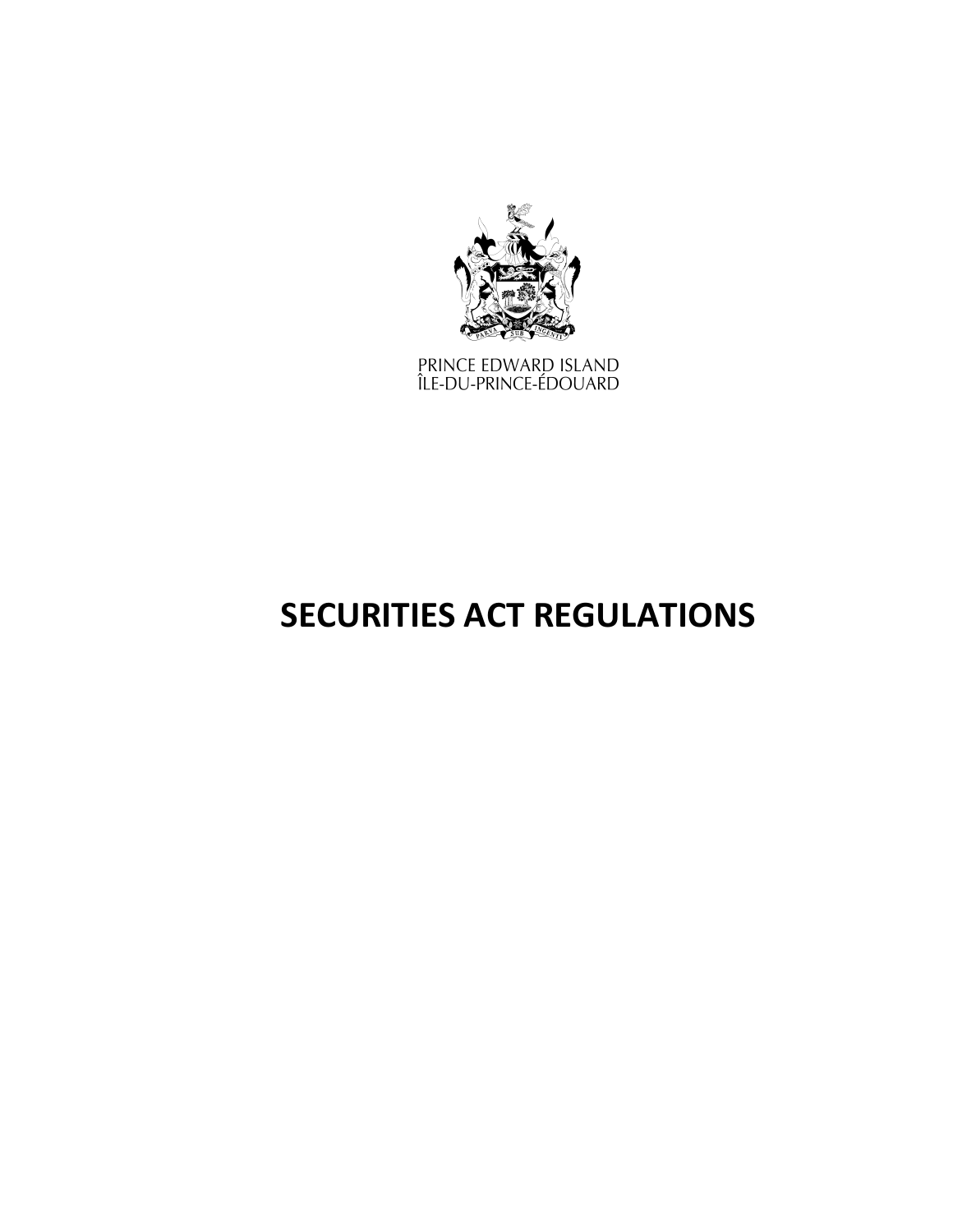# **PLEASE NOTE**

This document, prepared by the *[Legislative](http://www.gov.pe.ca/jps/index.php3?number=1027247) Counsel Office*, is an office consolidation of this regulation, current to March 17,2008. It is intended for information and reference purposes only.

This document is *not* the official version of these regulations. The regulations and the amendments printed in the *Royal Gazette* should be consulted on the Prince Edward Island Government web site to determine the authoritative text of these regulations.

For more information concerning the history of these regulations, please see the *[Table of Regulations](https://www.princeedwardisland.ca/sites/default/files/publications/leg_table_acts.pdf)* on the Prince Edward Island Government web site (www.princeedwardisland.ca).

If you find any errors or omissions in this consolidation, please contact:

*Legislative Counsel Office Tel: (902) 368-4292 Email: legislation@gov.pe.ca*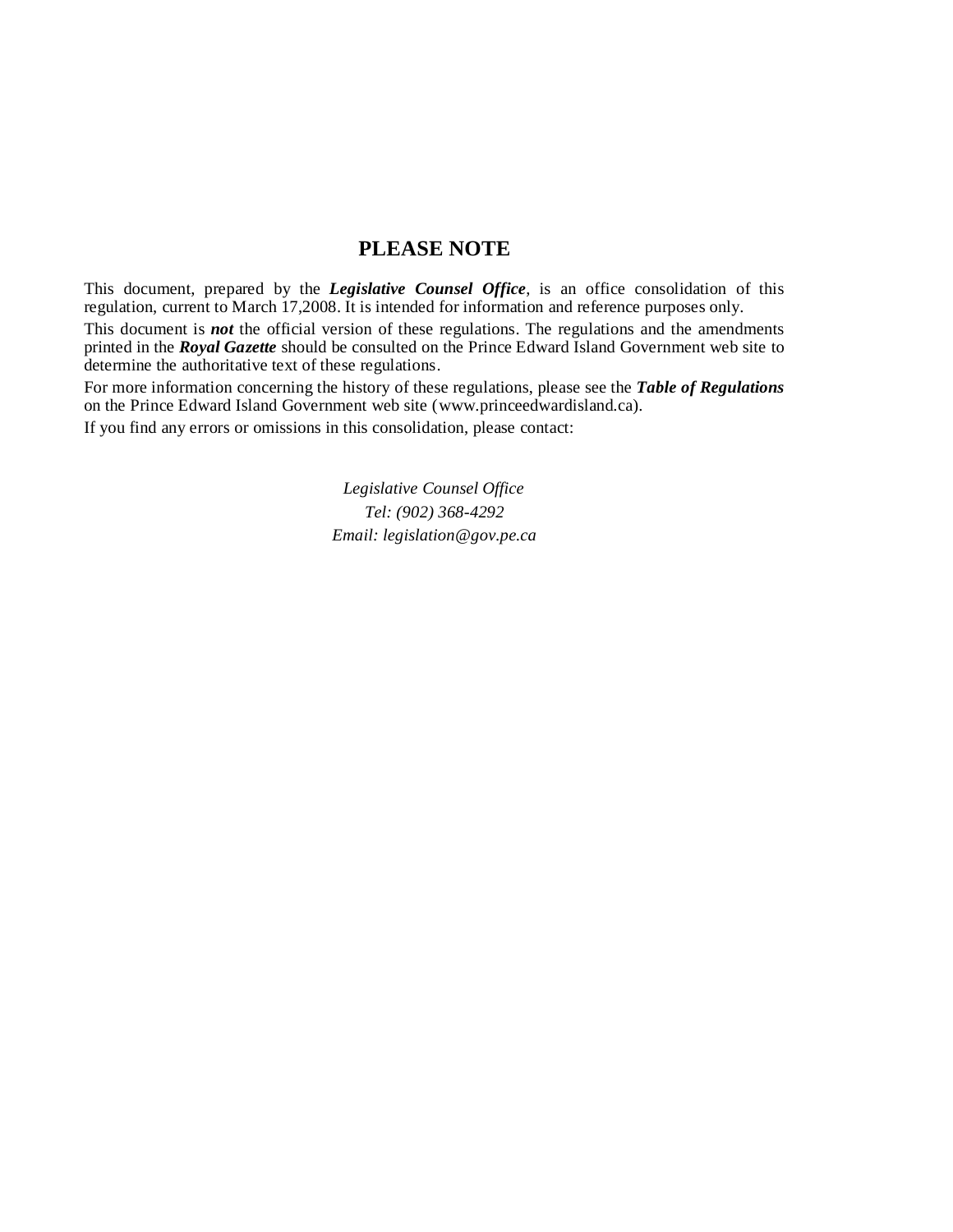

**SECURITIES ACT Chapter S-3.1**

# **REGULATIONS**

Pursuant to section 168 of the *Securities Act* R.S.P.E.I. 1988, Cap. S-3.1, Council made the following regulations:

# **1. Act, defined**

In these regulations, "**Act**" means the *Securities Act* R.S.P.E.I. 1988, Cap. S-3.1. *(EC57/08)*

## **2. Publication of rules**

- (1) Notice of every rule made by the Minister under section 169 of the Act shall be published in the Gazette, and the Superintendent shall
	- (a) publish the rule electronically; and
	- (b) ensure that the rule is available to the public in the office of the Superintendent.

#### **Effective date**

(2) A rule made by the Minister under section 169 of the Act comes into effect fifteen days after its approval by the Minister or on the effective date stated in the rule, whichever is later.

#### **Forms adopted**

(3) A rule made by the Minister under section 169 of the Act which adopts or incorporates a national or multilateral instrument of the Canadian Securities Administrators, adopts or incorporates, as amended from time to time, the forms made by the Canadian Securities Administrators for use under the national or multilateral instrument. *(EC57/08)*

## **3. Investigation costs**

For any order made by the Superintendent in relation to investigation costs under section 63 of the Act, the following fees and charges are recoverable:

- (a) \$50 per hour per person for time spent on an investigation by the Superintendent or by any delegate of the Superintendent;
- (b) for disbursements properly incurred by the Superintendent for an investigation, the total amount disbursed;
- (c) fees properly incurred by the Superintendent for a person appointed to make an investigation under section 30 of the Act;